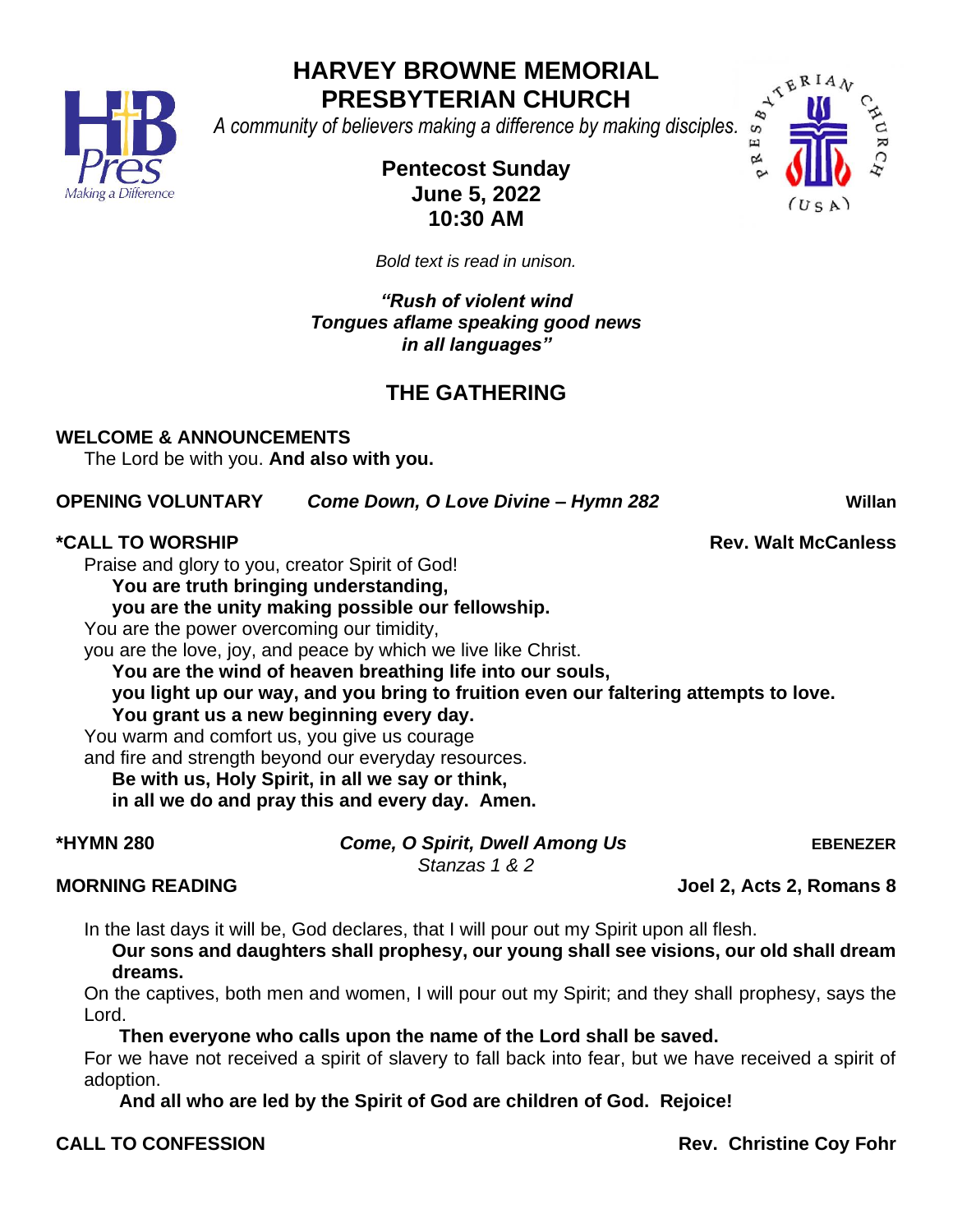#### **MOMENT FOR REFLECTION**

#### **PRAYER OF CONFESSION**

Trusting God to do what we cannot, we pray:

**Come, Holy Spirit!**

Rain down upon our dry and dust lives.

**Wash away our sin and heal our wounded spirits**.

Kindle within us the fire of your love to burn away our apathy.

**With your warmth bend our rigidity, and guide our wandering feet.**

Breathe life into our souls and love into our fellowship.

**Gather us in to worship and learn, send us out in compassion and service.**

Light the way, O Spirit, the way of truth leading into the life of love. **Amen.**

*Silence is kept for personal prayer.*

#### **WORDS OF ASSURANCE**

#### **\*GLORIA PATRI (HYMN 581) GLORIA PATRI (GREATOREX)**

*Glory be to the Father, and to the Son, and to the Holy Ghost; as it was in the beginning, is now, and ever shall be, world without end. Amen, amen.*

#### **\*PASSING OF THE PEACE**

The peace of Christ be with you. **And also with you!**

#### **\*SUNG RESPONSE (HYMN 280) EBENEZER**

*Come, O Spirit, dwell among us; give us words of fire and flame. Help our feeble lips to praise you, glorify your holy name. Father, Son, and Holy Spirit, Three in One: what mystery! We would sing our loud hosannas now and through eternity.*

### **THE WORD**

| <b>PRAYER OF ILLUMINATION</b> |                                                                                                                                                           | <b>Jim Rissler</b>         |
|-------------------------------|-----------------------------------------------------------------------------------------------------------------------------------------------------------|----------------------------|
| THE SCRIPTURE READING         | The Word of the Lord. Thanks be to God.                                                                                                                   | Acts 2:1-21                |
| <b>ANTHEM</b>                 | <b>Wind Who Makes All Wind That Blows</b><br><b>Chancel Choir</b>                                                                                         | arr. Larry D. Brandenburg  |
| TIME WITH YOUNG DISCIPLES     |                                                                                                                                                           | <b>Dave Doehnert</b>       |
| <b>SERMON</b>                 | "That the World May Know"                                                                                                                                 | <b>Rev. Walt McCanless</b> |
| faith let us now declare:     | *AFFIRMATION OF FAITH (from "Declaration of Faith")<br>Where the Spirit of the Lord is, there is the one true Church, apostolic and universal, whose holy |                            |

**We believe in the one God, maker and ruler of all things, Father of all people, Mother of all goodness and beauty, Giver of all truth and love.**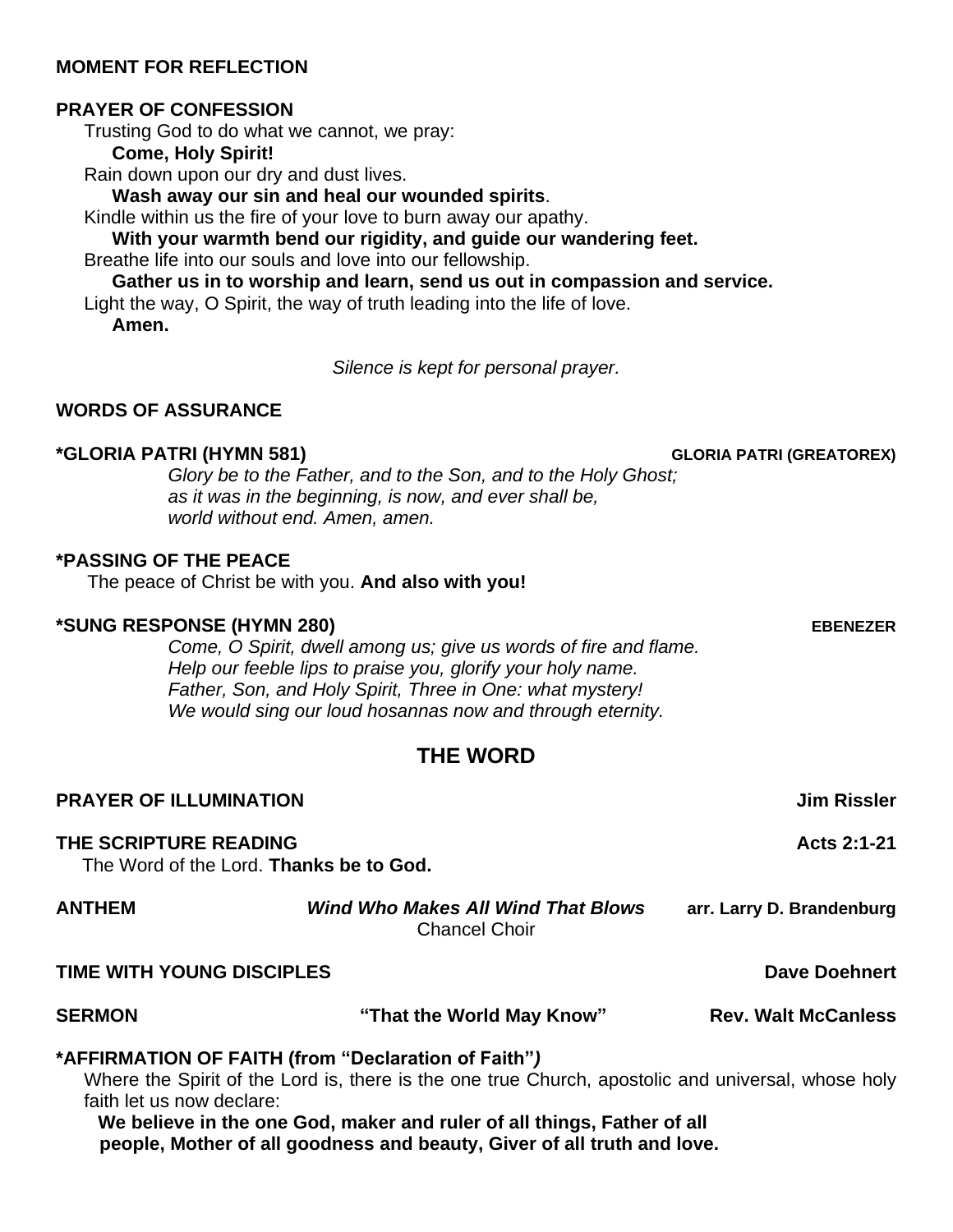We believe in Jesus Christ, God manifest in the flesh, our teacher, example, and redeemer, the Savior of the world.

**Through the presence and power of the Spirit, we believe in the forgiveness of sins, in the life of love and prayer, and in grace equal to every need.**

We believe in the Word of God contained in the Old and New Testaments as the sufficient rule both of faith and practice.

**We believe in the Church as the fellowship for worship, and for service of all who are united to the Living Lord. We believe in the Kingdom of God as the divine rule in human society, in the final triumph of righteousness, and in the life everlasting. Amen.**

#### **INVITATION TO THE OFFERING**

*The special offering today is the PCUSA's One Great Hour of Sharing.*

#### **OFFERTORY** *As the Wind Song – Hymn 292 Chen*

**\*DOXOLOGY (HYMN 606) OLD HUNDREDTH**

*Praise God, from whom all blessings flow; praise him, all creatures here below; Praise him above, ye heavenly host; praise Father, Son, and Holy Ghost. Amen*

#### **\*PRAYER OF DEDICATION**

God of resurrection, we offer these gifts to you: **the gifts of our time, our hearts, and our treasure.** May these gifts be a blessing to your world – **that through them, your glory might be revealed. Amen.**

# **THE EUCHARIST**

### **INVITATION TO THE LORD'S TABLE**

#### **GREAT PRAYER OF THANKSGIVING**

The Lord be with you. **And also with you.** Lift up your hearts. **We lift them up to the Lord.** Let us give thanks to the Lord our God. **It is right to give our thanks and praise…**

#### **PRAYERS OF THE PEOPLE + THE LORD'S PRAYER THE REV. Dr. Tim Cargal**

**Our Father, who art in heaven, hallowed be thy name, thy kingdom come, thy will be done, on earth as it is in heaven. Give us this day our daily bread; and forgive us our debts, as we forgive our debtors; and lead us not into temptation, but deliver us from evil. For thine is the kingdom, and the power, and the glory, forever. Amen.**

#### **BREAKING OF THE BREAD & COMMUNION OF THE PEOPLE**

*Communion is served by section, with communion servers standing at the front of each section of the church. To receive communion, you are invited to come forward beginning in the front of your section by the center aisle. Servers will hand you the bread and an individual cup. Afterwards, you may return to your seat by the side aisle. Communion will be brought to those who choose to remain in their pew. The communion elements consist of gluten free bread, red wine and white grape juice.*